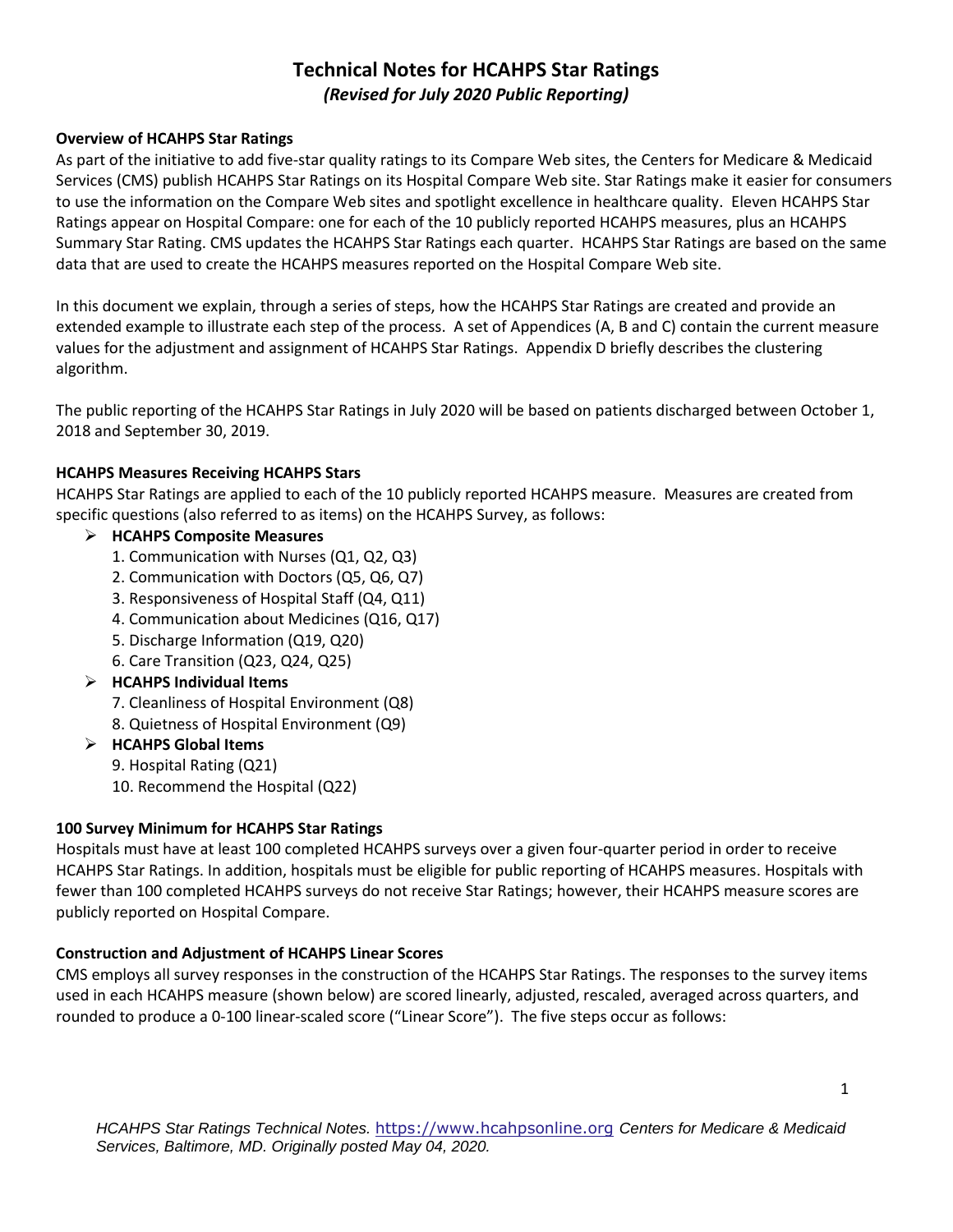### **One: Linear scoring**

The Linear Score used in HCAHPS Star Ratings is closely related to the "top-box," "middle-box" and "bottom-box" scores publicly reported on the Hospital Compare Web site.

Individual responses to the HCAHPS Survey are scored as follows:

**For items 1-9, 11, and 16-17:**  $\triangleright$  "Never" = 1; "Sometimes" = 2; "Usually" = 3; and "Always" = 4 **For items 19 and 20:**  $\triangleright$  "No" = 0; and "Yes" = 1 **For item 21:**  $\triangleright$  Hospital Rating "0" = 0; Hospital Rating "1" = 1; Hospital Rating "2" = 2 ... Hospital Rating "10" = 10 **For item 22:**  $\triangleright$  "Definitely No" = 1; "Probably No" = 2; "Probably Yes" = 3; and "Definitely Yes" = 4 **For items 23, 24, and 25:**  $\triangleright$  "Strongly Disagree" = 1; "Disagree" = 2; "Agree" = 3; and "Strongly Agree" = 4

The item responses are averaged at the hospital level to form the hospital-level mean for each measure.

## **Two: Adjustment of HCAHPS linear scores**

CMS applies adjustments for the effects of patient mix, survey mode, and quarterly weighting through a series of steps, as follows.

First, CMS applies patient-mix adjustment (PMA) to quarterly HCAHPS scores to account for the tendency of certain patient sub-groups to respond more positively or negatively to the HCAHPS Survey. PMA enables fair comparisons across hospitals by adjusting hospital scores as if all hospitals had an identical mix of patient characteristics. The patientmix adjustment table can be found in Appendix A (Table 1). Appendix A also contains the national means (Table 2) for patient-mix variables. These adjustments are applied to HCAHPS scores on the scale shown above. These values are shown for each answer option on the survey instrument. Additional information about the application of the HCAHPS patient-mix adjustments, including the definition of the PMA factors, can be found in the documents on the HCAHPS On-Line Web site[, https://www.hcahpsonline.org/,](https://www.hcahpsonline.org/) under the *"Mode & Patient-Mix Adj"* button.

Please note: The HCAHPS Patient-Mix Adjustment (PMA) model was updated to add Question 28, patient's self-reported overall mental or emotional health, beginning with July 1, 2018 (Quarter 3, 2018) discharges. The new PMA variable is called Self-Rated Mental Health. In addition, the label for overall health was changed to "Self-Rated Overall Health."

Self-Rated Mental Health follows the same linear parameterization as Self-Rated Overall Health: patient responses are coded as 1 ("Excellent") through 5 ("Poor"). The patient-mix adjustment model will thus include both Self-Rated Overall Health and Self-Rated Mental Health. HCAHPS survey results were adjusted using the new PMA model beginning with July 1, 2018 discharges.

Adjustments and national means contained in Tables 1 and 2, respectively, are needed to estimate PMA. Second, HCAHPS quarterly scores are adjusted for the effect of mode of survey administration (mail, telephone, mixed mode or Interactive Voice Response). CMS derived the survey mode adjustments from a large-scale, randomized mode experiment. The mode adjustments are included in Appendix B. Similar to PMA, these adjustments are applied on the original scale shown on the HCAHPS survey instrument for each measure. For detailed information about the mode experiment and survey mode adjustment, please see [https://www.hcahpsonline.org/.](https://www.hcahpsonline.org/)

If the measure is a multi-item composite, averaging of items within composites takes place at this point.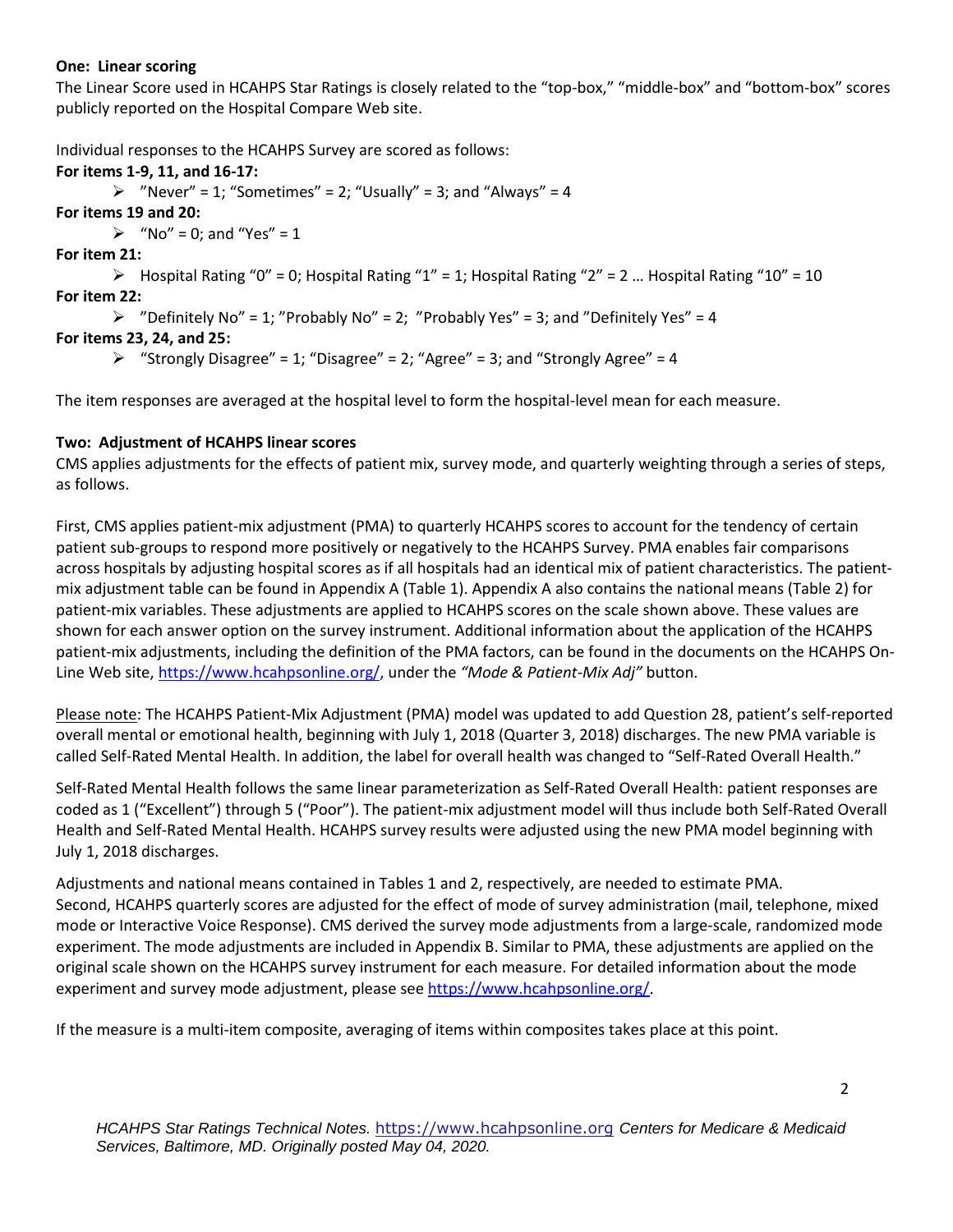#### **Three: Rescaling of HCAHPS linear adjusted scores**

Each adjusted HCAHPS linear measure score on the original scale (shown above) is then transformed into a 0-100 linearscaled score using the following conversion:

The PMA- and mode-adjusted hospital-level measure mean, **M**, minus the lowest possible response to the measure, **R**, divided by the highest possible response to the measure, **K**, minus the lowest response, R. An example follows:

$$
100*\frac{M-R}{K-R}
$$

### **Four: Weighted Average of Quarters of HCAHPS linear scores**

The four-quarter averages of HCAHPS linear scores are weighted proportionately to the number of eligible patients seen by the hospital in each quarter of the reporting period. Specifically, each quarter's score has a quarterly weight equal to that quarter's eligible discharge size divided by the total eligible discharge size for the four quarters that make up the reporting period.

### **Five: Rounding of HCAHPS linear scores**

The four-quarter averages of HCAHPS linear scores are rounded to integer values (whole numbers) using standard rounding rules, as follows:

If the unrounded four-quarter average is less than [X.5], then round down to nearest whole integer. If the unrounded four-quarter average is equal to or greater than [X.5], then round up to nearest whole integer.

### **An example of the calculation of an HCAHPS Linear Score**

The following is an example of the construction and adjustment of an HCAHPS linear score.

### **Step 1: Linear scoring**

For a single quarter from Hospital A, 5 patients responded by telephone to HCAHPS Survey Cleanliness item (item 8) as follows: 4, 4, 3, 2, and 4. The mean of these responses is **3.4**.

### **Step 2: Adjustment of HCAHPS linear scores**

This hospital has a total patient-mix adjustment of **-0.038** and a telephone mode adjustment of **-0.018** (as found in the Appendices that follow).

Patient-mix adjustment applied: 3.4 – 0.038 = **3.362** Phone mode adjustment applied: 3.362 – 0.018 = **3.344** (M) Cleanliness has a maximum response of 4 (K) and a minimum response of 1 (R).

### **Step 3: Rescaling of HCAHPS linear scores**

To put this score into the 0-100 scale:  $100*(3.344 - 1) / (4 - 1)$  = **78.13** Thus, **78.13** is the quarterly Linear Mean Score for Cleanliness for Hospital A.

### **Step 4: Weighted Average of Quarters of HCAHPS linear scores**

The four-quarter averages of HCAHPS linear scores are weighted proportionately to the number of eligible patients seen by the hospital in each quarter of the reporting period. For instance; a hospital has the following scores and numbers of eligibles for the four quarters in a reporting period:

Q1: 72.35, 4 eligibles; Q2: 67.26, 7 eligibles; Q3: 75.94, 8 eligibles; Q4: 76.33, 5 eligibles.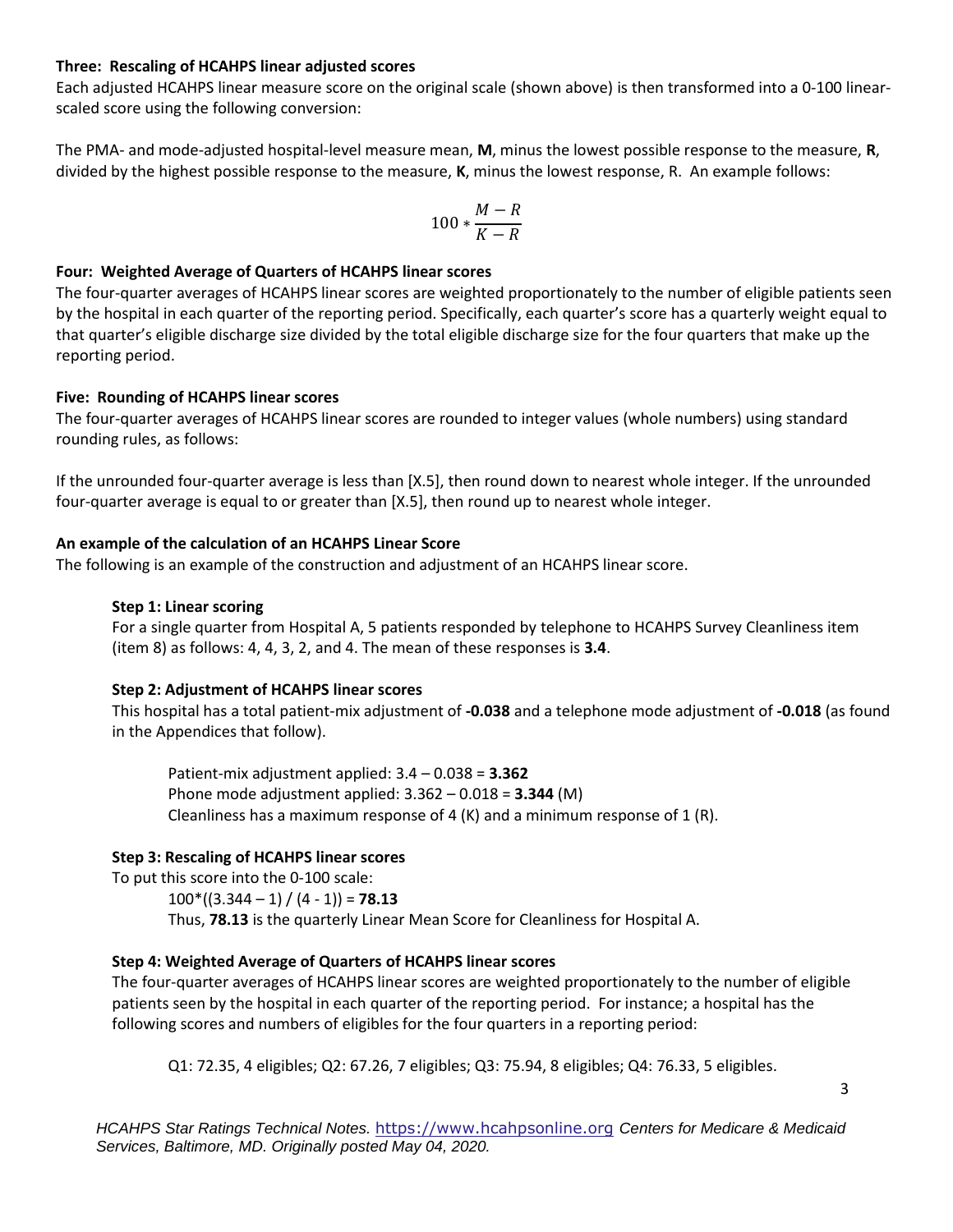$$
4 + 7 + 8 + 5 = 24
$$
 total eligibles  
 $(72.35 * (\frac{4}{24})) + (67.26 * (\frac{7}{24})) + (75.94 * (\frac{8}{24})) + (76.33 * (\frac{5}{24})) = 72.89$  four quarter average

### **Step 5: Rounding of HCAHPS linear scores**

Four-quarter averages of HCAHPS linear scores are rounded to integer values using standard rounding rules, as follows:

72.89: .89 is greater than .5; so the linear score is rounded up to the next integer, 73.

#### **Conversion of Linear Scores into HCAHPS Star Ratings for the 10 HCAHPS Measures**

Next, CMS assigns 1, 2, 3, 4, or 5 whole stars (only whole stars are assigned; partial stars are not used) for each HCAHPS measure by applying statistical methods that utilize relative distribution and clustering.

The Star Rating for each of the 10 HCAHPS measures is determined by applying a clustering algorithm to the individual measure scores. Conceptually, the clustering algorithm identifies the 'gaps' in the data and creates five categories (one for each star rating) such that scores of hospitals in the same score category (star rating) are as similar as possible, and scores of hospitals in different categories are as different as possible. This clustering algorithm is the same one employed by CMS to determine Medicare Part C and Part D Star Ratings.

The variance in measure scores is separated into within-cluster and between-cluster sum of squares components. The algorithm develops clusters that minimize the variance of measure scores within the clusters. More specifically, the clustering algorithm minimizes the within-cluster sum of squares for each of the Star Ratings levels. The cut points (boundaries) for star assignments are derived from the range of individual measure Star Ratings per cluster. The star levels associated with each cluster are determined by ordering the means of each cluster. The cut points for the current HCAHPS Star Ratings are shown in Appendix C. Additional information about the clustering method can be found in Appendix D.

#### **The HCAHPS Summary Star Rating**

In addition to Star Ratings for the 10 HCAHPS measures, CMS introduced a new metric, the HCAHPS Summary Star Rating, which is the average of all of the Star Ratings of the HCAHPS measures. The HCAHPS Summary Star Rating is constructed from the following components:

- $\triangleright$  The Star Ratings from each of the 6 HCAHPS Composite Measures
	- $\circ$  Communication with Nurses, Communication with Doctors, Responsiveness of Hospital Staff, Communication about Medicines, Discharge Information, and Care Transition.
- $\triangleright$  A single Star Rating for the HCAHPS Individual Items
	- o The average of the Star Ratings assigned to Cleanliness of Hospital Environment and Quietness of Hospital Environment.
- $\triangleright$  A single Star Rating for the HCAHPS Global Items
	- o The average of the Star Ratings assigned to Hospital Rating and Recommend the Hospital.

The 8 Star Ratings (6 Composite Measure Star Ratings + Star Rating for Individual Items + Star Rating for Global Items) are combined as a simple average to form the HCAHPS Summary Star Rating. In the final step, normal rounding rules are applied to the 8-measure average to arrive at the HCAHPS Summary Star Rating (1, 2, 3, 4, or 5 stars).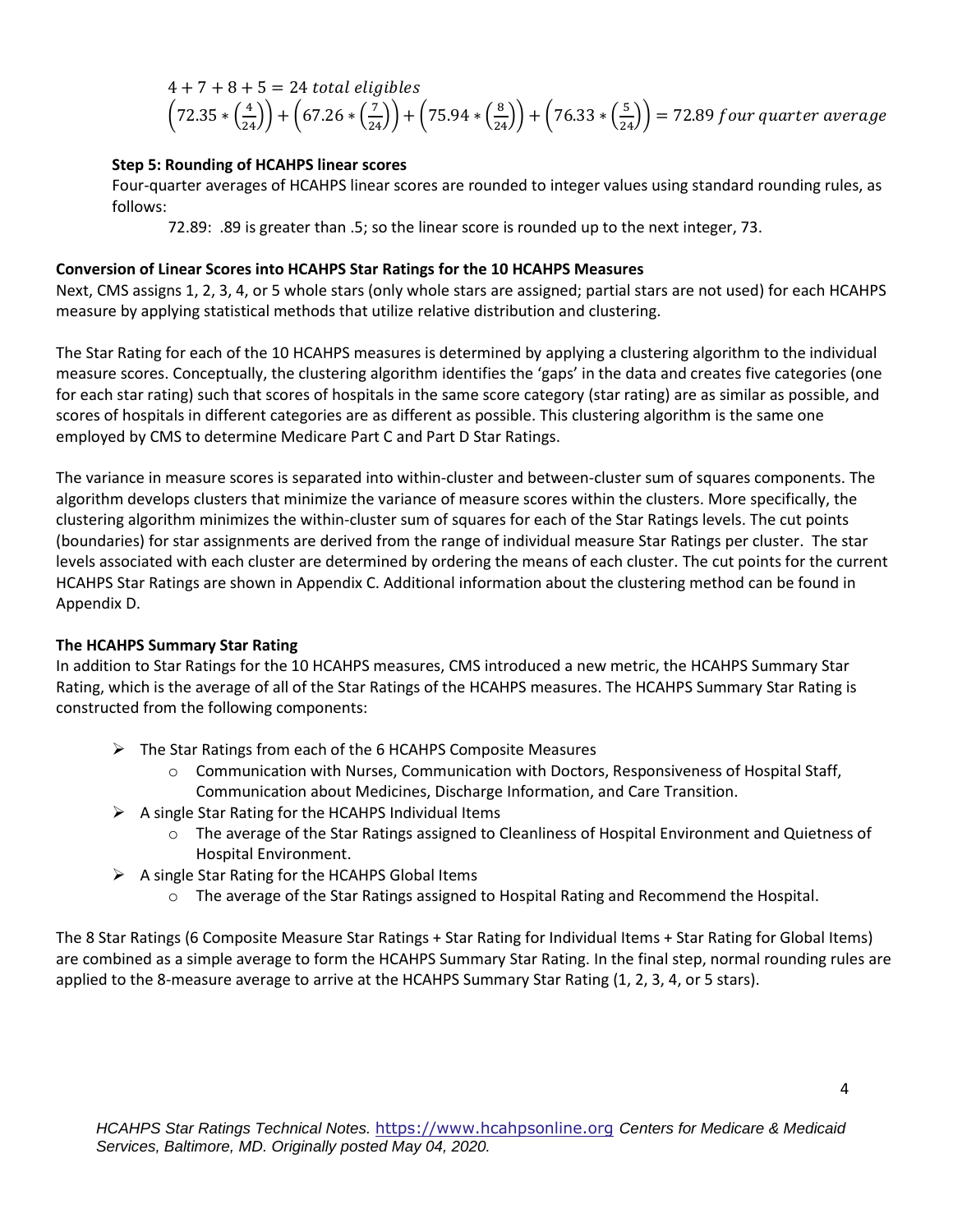## **An example of the calculation of the HCAHPS Summary Star Rating.**

The following is an example of how to calculate the HCAHPS Summary Star Rating. Suppose a hospital has Star Ratings for each of the 10 HCAHPS measures as shown in following table.

|                                            | 10<br><b>HCAHPS</b><br><b>Measure</b><br><b>Star</b><br><b>Ratings</b> | 8 Star<br><b>Ratings</b><br>Used in<br><b>HCAHPS</b><br><b>Summary</b><br><b>Star Rating</b> | 8-Measure<br><b>HCAHPS Summary Star</b><br><b>Rating Average</b><br>(unrounded) | <b>HCAHPS</b><br>Summary<br><b>Star Rating</b><br>(rounded) |  |
|--------------------------------------------|------------------------------------------------------------------------|----------------------------------------------------------------------------------------------|---------------------------------------------------------------------------------|-------------------------------------------------------------|--|
| <b>HCAHPS Composite Measures</b>           |                                                                        |                                                                                              |                                                                                 |                                                             |  |
| <b>Communication with Nurses</b>           | 4                                                                      | 4                                                                                            |                                                                                 | 4                                                           |  |
| <b>Communication with Doctors</b>          | 3                                                                      | 3                                                                                            |                                                                                 |                                                             |  |
| Responsiveness of Hospital Staff           | 4                                                                      | 4                                                                                            |                                                                                 |                                                             |  |
| <b>Communication about Medicines</b>       | 4                                                                      | 4                                                                                            |                                                                                 |                                                             |  |
| Discharge Information                      | 4                                                                      | 4                                                                                            |                                                                                 |                                                             |  |
| Care Transition                            | 3                                                                      | 3                                                                                            | $(4+3+4+4+4+3+5+3.5)/8$<br>$= 3.813$                                            |                                                             |  |
| <b>HCAHPS Individual Items</b>             |                                                                        |                                                                                              |                                                                                 |                                                             |  |
| <b>Cleanliness of Hospital Environment</b> | 5                                                                      | $(5+5)/2$                                                                                    |                                                                                 |                                                             |  |
| Quietness of Hospital Environment          | 5                                                                      | $= 5$                                                                                        |                                                                                 |                                                             |  |
| <b>HCAHPS Global Items</b>                 |                                                                        |                                                                                              |                                                                                 |                                                             |  |
| <b>Hospital Rating</b>                     | 4                                                                      | $(4+3)/2$                                                                                    |                                                                                 |                                                             |  |
| Recommend the Hospital                     | 3                                                                      | $= 3.5$                                                                                      |                                                                                 |                                                             |  |

**Step 1:** Calculate a Star Rating for HCAHPS Individual Items by averaging the Star Ratings for Cleanliness of Hospital Environment and Quietness of Hospital Environment.

In this example, the Star Rating for HCAHPS Individual Items = (5+5)/2 = 5.

**Step 2:** Calculate a Star Rating for HCAHPS Global Items by averaging the Star Ratings for Hospital Rating and Recommend the Hospital.

In this example, the Star Rating for HCAHPS Global Items = (4+3)/2 = 3.5. *Note: Do not round this average.*

**Step 3:** Calculate the HCAHPS Summary Star Rating as the average of the 6 composite measure Star Ratings, the Star Rating for HCAHPS Individual Items, and the Star Rating for HCAHPS Global Items. In this example, the HCAHPS Summary Star Rating =  $(4+3+4+4+3+5+3.5)/8=3.813$ .

**Step 4:** Lastly, round the 8-Measure HCAHPS Summary Star Rating Average using the rounding table below. In this example, the hospital's HCAHPS Summary Star Rating rounds to 4 stars.

CMS uses standard rounding rules for the assignment of HCAHPS Summary Stars, as follows:

| <b>8-Measure HCAHPS Summary Star Rating</b><br>Average | <b>HCAHPS Summary Star Rating Assignment</b> |  |  |  |
|--------------------------------------------------------|----------------------------------------------|--|--|--|
| $≥1.00$ and <1.50                                      | 1 Star                                       |  |  |  |
| $\geq$ 1.50 and <2.50                                  | 2 Stars                                      |  |  |  |
| ≥2.50 and $<3.50$                                      | 3 Stars                                      |  |  |  |
| ≥3.50 and $<4.50$                                      | 4 Stars                                      |  |  |  |
| ≥4.50 and $≤5.00$                                      | 5 Stars                                      |  |  |  |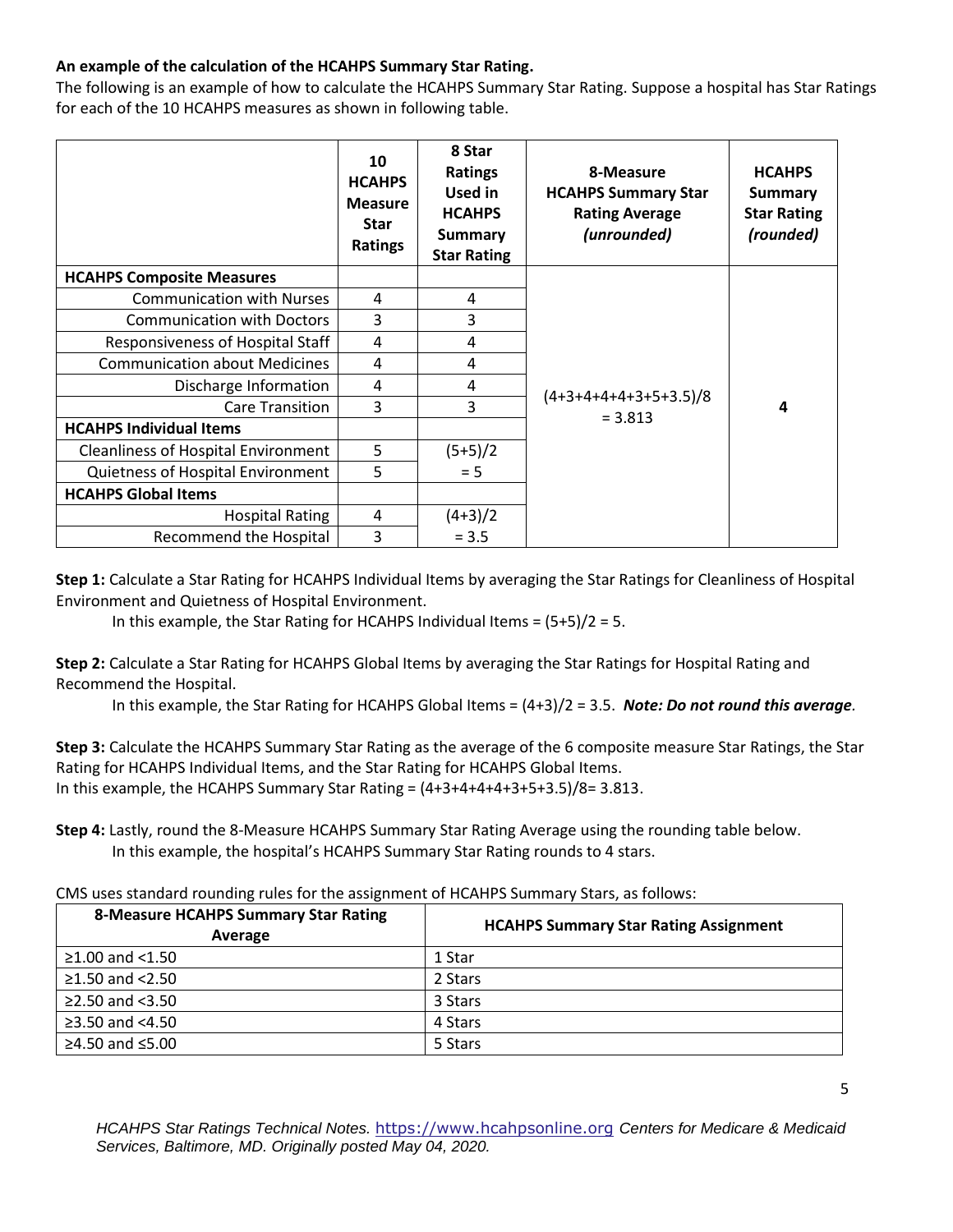# **Appendix A, Table 1: HCAHPS Patient-Mix Adjustments of Linear Scores for Patients Discharged Between Quarter 4, 2018 and Quarter 3, 2019 (October 1, 2018 to September 30, 2019)**

|                                                                                        | Comm. with Nurses | Comm. with Doctors | Responsiveness of Hosp.<br>Staff | Comm. About Medicines | Env.<br>Cleanliness of Hosp. | Quietness of Hosp. Env. | Discharge Information | Care Transition | Hospital Rating | Recommend the Hospital |
|----------------------------------------------------------------------------------------|-------------------|--------------------|----------------------------------|-----------------------|------------------------------|-------------------------|-----------------------|-----------------|-----------------|------------------------|
| Education (per level;<br>1=8th grade or less and 6=More<br>than 4-year college degree) | 0.0182            | 0.0227             | 0.0295                           | 0.0560                | 0.0166                       | 0.0503                  | 0.0047                | 0.0107          | 0.1173          | 0.0212                 |
| Self-Rated Health (per level;<br>1=Excellent and 5=Poor)                               | 0.0407            | 0.0415             | 0.0593                           | 0.0636                | 0.0441                       | 0.0448                  | 0.0050                | 0.0394          | 0.1819          | 0.0566                 |
| Self-Rated Mental Health (per<br>level; 1=Excellent and 5=Poor)                        | 0.0510            | 0.0537             | 0.0594                           | 0.0754                | 0.0359                       | 0.0446                  | 0.0135                | 0.0877          | 0.1509          | 0.0486                 |
| Response Percentile<br>(per 1% of response percentile)                                 | 0.0024            | 0.0024             | 0.0033                           | 0.0033                | 0.0004                       | 0.0001                  | 0.0003                | 0.0024          | 0.0062          | 0.0022                 |
| LANGUAGE SPOKEN AT HOME                                                                |                   |                    |                                  |                       |                              |                         |                       |                 |                 |                        |
| Spanish                                                                                | $-0.0227$         | $-0.0581$          | $-0.0297$                        | $-0.0739$             | 0.0083                       | $-0.0852$               | $-0.0191$             | $-0.0258$       | $-0.4465$       | $-0.1383$              |
| Chinese                                                                                | 0.0445            | 0.0270             | 0.0678                           | $-0.0039$             | $-0.0023$                    | $-0.0830$               | $-0.0338$             | 0.0648          | $-0.0493$       | $-0.0064$              |
| R/V/P/O                                                                                | 0.0046            | $-0.0089$          | 0.0366                           | $-0.0464$             | 0.0344                       | $-0.0908$               | $-0.0033$             | 0.0260          | $-0.0623$       | $-0.0361$              |
| English (REFERENCE)                                                                    | 0.0000            | 0.0000             | 0.0000                           | 0.0000                | 0.0000                       | 0.0000                  | 0.0000                | 0.0000          | 0.0000          | 0.0000                 |
| <b>AGE</b>                                                                             |                   |                    |                                  |                       |                              |                         |                       |                 |                 |                        |
| Age 18-24                                                                              | 0.0544            | 0.0624             | 0.1322                           | $-0.1474$             | 0.0403                       | $-0.0032$               | $-0.0294$             | $-0.0491$       | 0.6968          | 0.2278                 |
| Age 25-34                                                                              | 0.0237            | 0.0417             | 0.0421                           | $-0.1807$             | 0.0319                       | $-0.0297$               | $-0.0344$             | $-0.0891$       | 0.5679          | 0.1657                 |
| Age 35-44                                                                              | 0.0177            | 0.0321             | 0.0241                           | $-0.1624$             | 0.0570                       | 0.0005                  | $-0.0342$             | $-0.0703$       | 0.4824          | 0.1376                 |
| Age 45-54                                                                              | $-0.0200$         | $-0.0105$          | $-0.0204$                        | $-0.1898$             | 0.0502                       | 0.0023                  | $-0.0439$             | $-0.0890$       | 0.2776          | 0.0681                 |
| Age 55-64                                                                              | $-0.0377$         | $-0.0321$          | $-0.0421$                        | $-0.1746$             | 0.0482                       | 0.0044                  | $-0.0457$             | $-0.0871$       | 0.1356          | 0.0318                 |
| Age 65-74                                                                              | $-0.0502$         | $-0.0496$          | $-0.0542$                        | $-0.1566$             | 0.0367                       | $-0.0059$               | $-0.0447$             | $-0.0828$       | 0.0116          | 0.0034                 |
| Age 75-84                                                                              | $-0.0336$         | $-0.0343$          | $-0.0351$                        | $-0.0917$             | 0.0307                       | $-0.0024$               | $-0.0205$             | $-0.0416$       | $-0.0180$       | $-0.0053$              |
| Age 85+ (REFERENCE)                                                                    | 0.0000            | 0.0000             | 0.0000                           | 0.0000                | 0.0000                       | 0.0000                  | 0.0000                | 0.0000          | 0.0000          | 0.0000                 |
| <b>SERVICE LINE</b>                                                                    |                   |                    |                                  |                       |                              |                         |                       |                 |                 |                        |
| Male Medical                                                                           | $-0.0130$         | 0.0046             | $-0.0225$                        | $-0.1018$             | $-0.1109$                    | $-0.0004$               | $-0.0243$             | $-0.0226$       | $-0.0477$       | $-0.0319$              |
| <b>Male Surgical</b>                                                                   | $-0.0346$         | $-0.1453$          | $-0.0558$                        | $-0.1651$             | $-0.1384$                    | $-0.0326$               | $-0.0689$             | $-0.1058$       | $-0.3479$       | $-0.1432$              |
| Female Medical (REFERENCE)                                                             | 0.0000            | 0.0000             | 0.0000                           | 0.0000                | 0.0000                       | 0.0000                  | 0.0000                | 0.0000          | 0.0000          | 0.0000                 |
| <b>Female Surgical</b>                                                                 | $-0.0191$         | $-0.1559$          | $-0.0394$                        | $-0.0518$             | $-0.0309$                    | $-0.0644$               | $-0.0590$             | $-0.0839$       | $-0.3113$       | $-0.1150$              |
| <b>Female Maternity</b>                                                                | $-0.0886$         | $-0.1901$          | $-0.2358$                        | $-0.2304$             | $-0.0119$                    | $-0.1949$               | $-0.0624$             | $-0.0863$       | $-0.6135$       | $-0.2416$              |
| <b>INTERACTIONS</b>                                                                    |                   |                    |                                  |                       |                              |                         |                       |                 |                 |                        |
| Surgical Line * Age <sup>1</sup>                                                       | 0.0002            | 0.0109             | $-0.0033$                        | 0.0000                | $-0.0020$                    | 0.0014                  | $-0.0006$             | 0.0056          | 0.0235          | 0.0092                 |
| Maternity Line * Age <sup>1</sup>                                                      | 0.0027            | 0.0104             | 0.0076                           | 0.0130                | $-0.0060$                    | $-0.0047$               | 0.0096                | 0.0012          | 0.0765          | 0.0258                 |

<sup>1</sup> Age takes on the values of 1 to 8 as follows: (1: 18 to 24); (2: 25 to 34); (3: 35 to 44); (4: 45 to 54); (5: 55 to 64); (6: 65 to 74); (7: 75 to 84); and (8: 85+).

*HCAHPS Star Ratings Technical Notes.* [https://www.hcahpsonline.org](https://www.hcahpsonline.org/) *Centers for Medicare & Medicaid Services, Baltimore, MD. Originally posted May 04, 2020.*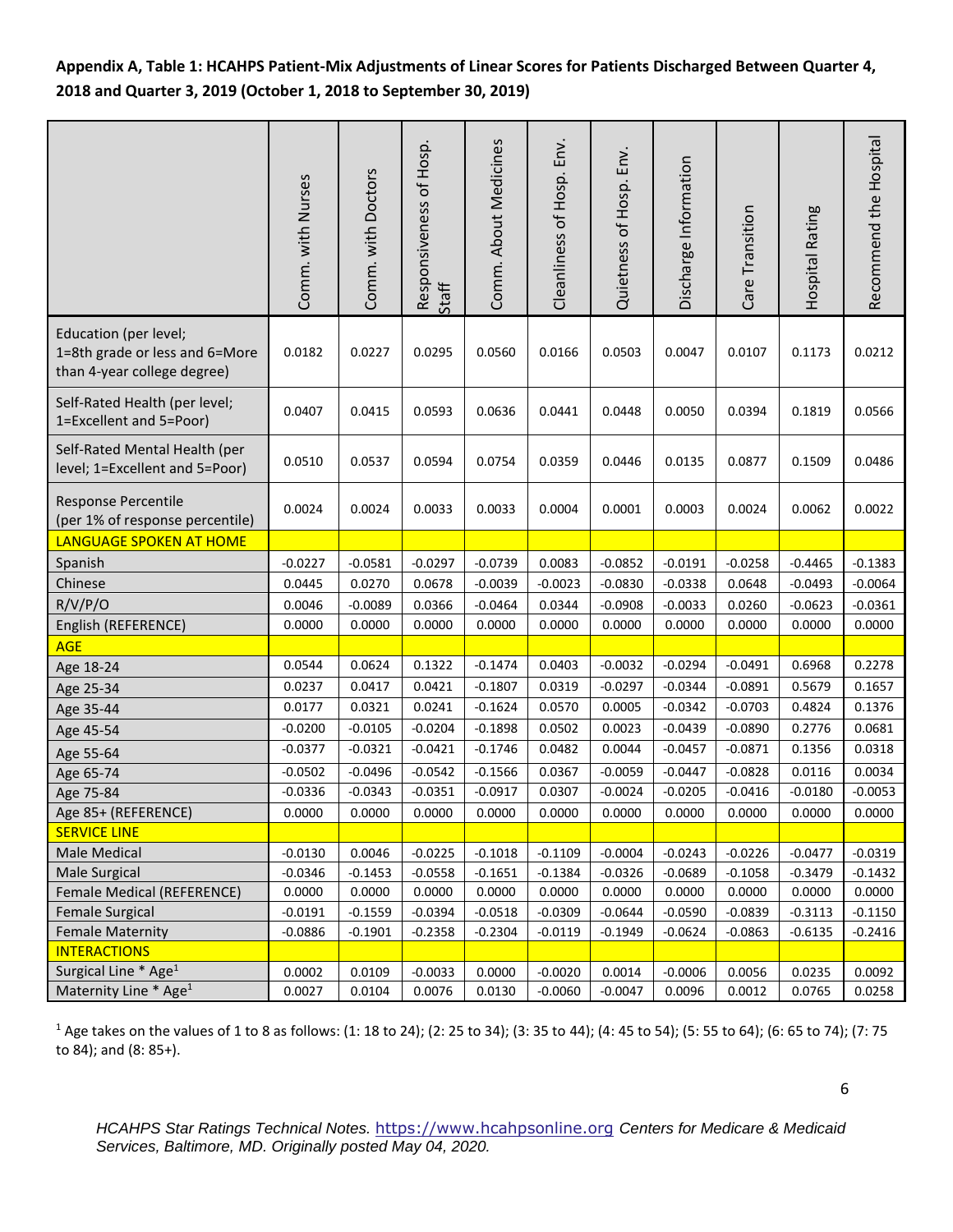**Appendix A, Table 2: National Means of PMA Variables for Patients Discharged Between Quarter 4, 2018 and Quarter 3, 2019 (October 1, 2018 to September 30, 2019)** 

|                                                                                        | <b>National Mean</b> |  |  |  |
|----------------------------------------------------------------------------------------|----------------------|--|--|--|
| Education (per level;<br>1=8th grade or less and 6=More<br>than 4-year college degree) | 3.607                |  |  |  |
| Self-Rated Health (per level;<br>1=Excellent and 5=Poor)                               | 2.938                |  |  |  |
| Self-Rated Mental Health (per<br>level; 1=Excellent and 5=Poor)                        | 2.317                |  |  |  |
| <b>Response Percentile</b>                                                             | 14.6%                |  |  |  |
| LANGUAGE SPOKEN AT HOME                                                                |                      |  |  |  |
| Spanish                                                                                | 4.2%                 |  |  |  |
| Chinese                                                                                | 0.3%                 |  |  |  |
| R/V/P/O                                                                                | 1.3%                 |  |  |  |
| English (REFERENCE)                                                                    | 94.2%                |  |  |  |
| <b>AGE</b>                                                                             |                      |  |  |  |
| Age 18-24                                                                              | 2.2%                 |  |  |  |
| Age 25-34                                                                              | 7.2%                 |  |  |  |
| Age 35-44                                                                              | 4.8%                 |  |  |  |
| Age 45-54                                                                              | 7.0%                 |  |  |  |
| Age 55-64                                                                              | 17.4%                |  |  |  |
| Age 65-74                                                                              | 26.7%                |  |  |  |
| Age 75-84                                                                              | 23.5%                |  |  |  |
| Age 85+ (REFERENCE)                                                                    | 11.2%                |  |  |  |
| <b>SERVICE LINE</b>                                                                    |                      |  |  |  |
| <b>Male Medical</b>                                                                    | 28.2%                |  |  |  |
| <b>Male Surgical</b>                                                                   | 13.1%                |  |  |  |
| Female Medical (REFERENCE)                                                             | 35.4%                |  |  |  |
| <b>Female Surgical</b>                                                                 | 14.7%                |  |  |  |
| <b>Female Maternity</b>                                                                | 8.5%                 |  |  |  |
| <b>INTERACTIONS</b>                                                                    |                      |  |  |  |
| Surgical Line * Age <sup>1</sup>                                                       | 1.557                |  |  |  |
| Maternity Line * Age <sup>1</sup>                                                      | 0.174                |  |  |  |

<sup>1</sup> Age takes on the values of 1 to 8 as follows: (1: 18 to 24); (2: 25 to 34); (3: 35 to 44); (4: 45 to 54); (5: 55 to 64); (6: 65 to 74); (7: 75 to 84); and (8: 85+).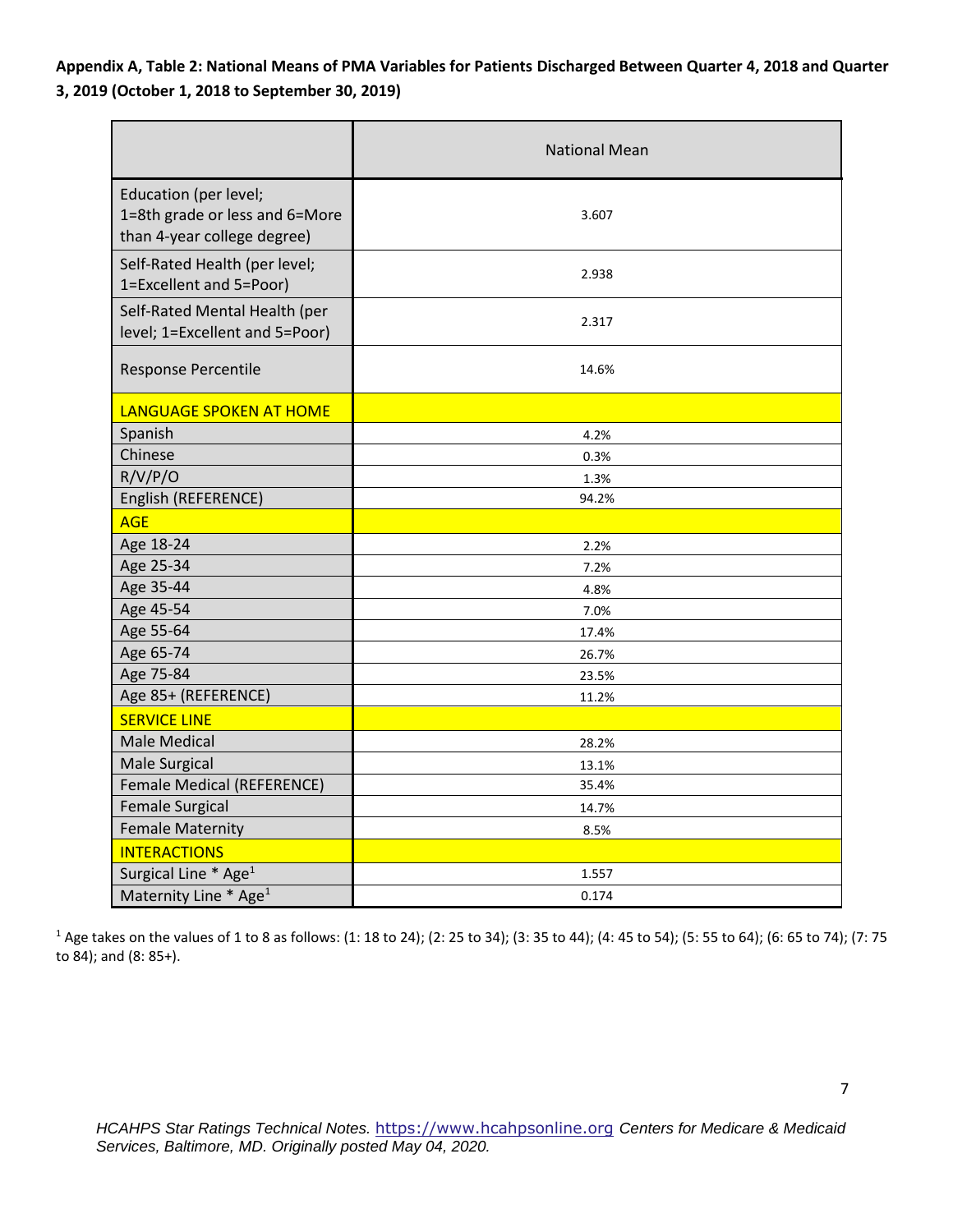**Appendix B: Survey Mode Adjustments of HCAHPS Linear Scores to Adjust to a Reference of Mail Mode (for HCAHPS score adjustments beginning with April 2017 discharges)**

|                                            | <b>Phone Only</b> | <b>Mixed</b> | <b>Active IVR</b> |
|--------------------------------------------|-------------------|--------------|-------------------|
| <b>HCAHPS Composite Measures</b>           |                   |              |                   |
| <b>Communication with Nurses</b>           | $-0.043$          | $-0.049$     | 0.013             |
| <b>Communication with Doctors</b>          | $-0.020$          | $-0.008$     | 0.036             |
| Responsiveness of Hospital Staff           | $-0.010$          | $-0.055$     | 0.042             |
| <b>Communication about Medicines</b>       | $-0.011$          | $-0.004$     | 0.023             |
| Discharge Information                      | $-0.017$          | $-0.012$     | $-0.016$          |
| <b>Care Transition</b>                     | $-0.024$          | $-0.028$     | 0.009             |
| <b>HCAHPS Individual Items</b>             |                   |              |                   |
| <b>Cleanliness of Hospital Environment</b> | $-0.018$          | $-0.046$     | 0.019             |
| Quietness of Hospital Environment          | $-0.105$          | $-0.080$     | $-0.056$          |
| <b>HCAHPS Global Items</b>                 |                   |              |                   |
| <b>Hospital Rating</b>                     | $-0.166$          | $-0.142$     | 0.079             |
| <b>Recommend the Hospital</b>              | $-0.043$          | $-0.035$     | 0.030             |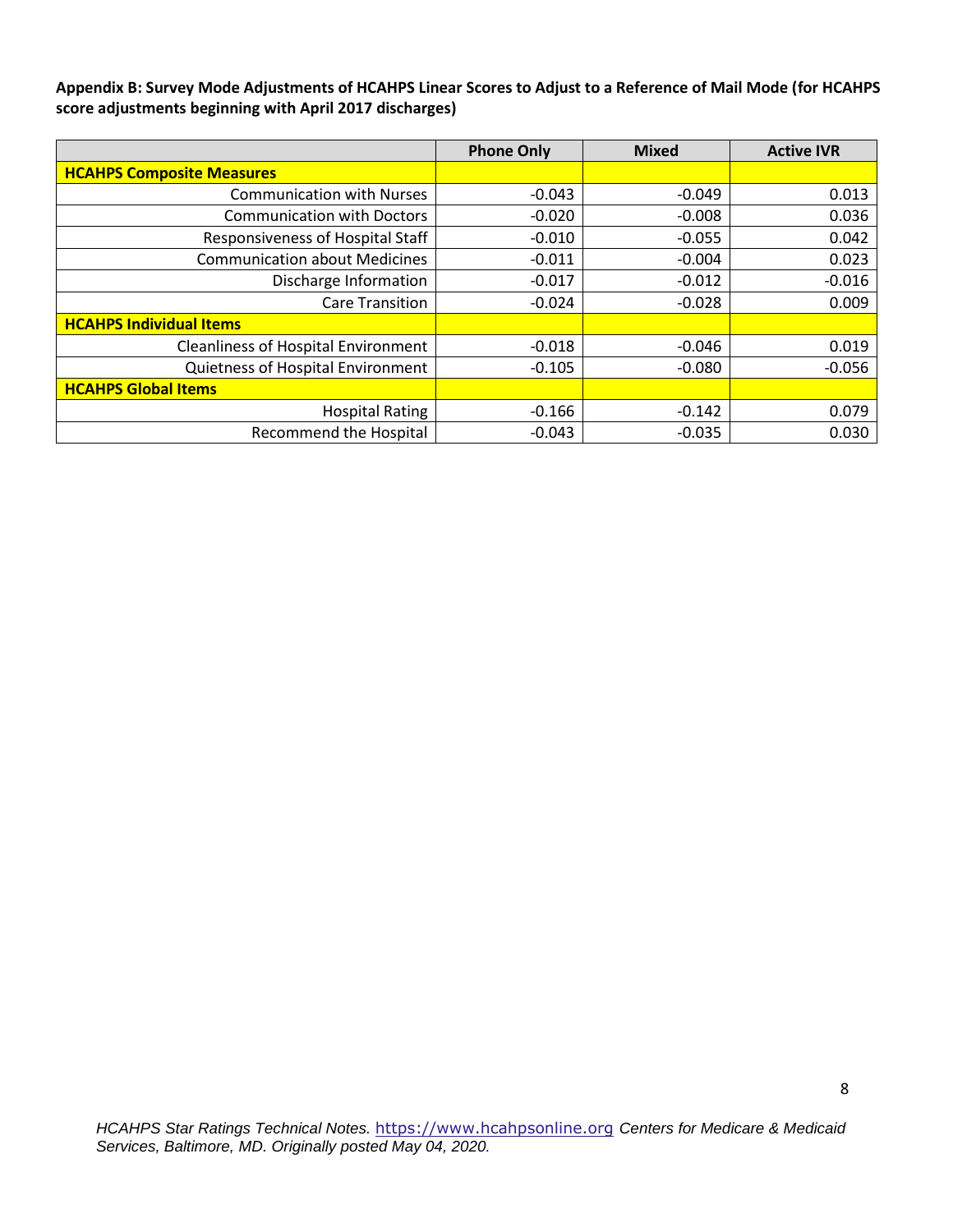**Appendix C: HCAHPS Star Rating Cut Points for Patients Discharged Between Quarter 4, 2018 and Quarter 3, 2019 (October 1, 2018 to September 30, 2019)**

|                                            | 1 Star | 2 Stars          | 3 Stars          | 4 Stars                | 5 Stars   |
|--------------------------------------------|--------|------------------|------------------|------------------------|-----------|
| <b>HCAHPS Composite Measures</b>           |        |                  |                  |                        |           |
| <b>Communication with Nurses</b>           | < 87   | $\geq$ 87 to <90 | $≥90$ to <92     | $≥92$ to $<95$         | $\geq$ 95 |
| <b>Communication with Doctors</b>          | <88    | ≥88 to <91       | $\geq$ 91 to <93 | $≥93$ to $<95$         | $\geq$ 95 |
| Responsiveness of Hospital Staff           | < 79   | $\geq$ 79 to <83 | $\geq$ 83 to <87 | ≥87 to <90             | $\geq 90$ |
| <b>Communication about Medicines</b>       | < 72   | $\geq$ 72 to <77 | $≥77$ to $≤81$   | $\geq 81$ to $\leq 86$ | $\geq 86$ |
| Discharge Information                      | < 80   | $\geq$ 80 to <84 | ≥84 to <89       | $\geq$ 89 to <92       | $\geq 92$ |
| <b>Care Transition</b>                     | < 78   | ≥78 to <81       | $\geq 81$ to <83 | $\geq$ 83 to <86       | $\geq 86$ |
| <b>HCAHPS Individual Items</b>             |        |                  |                  |                        |           |
| <b>Cleanliness of Hospital Environment</b> | < 82   | $\geq$ 82 to <86 | $≥86$ to <90     | ≥90 to <94             | $\geq$ 94 |
| Quietness of Hospital Environment          | < 75   | $≥75$ to $< 80$  | $≥80$ to <84     | $\geq$ 84 to <89       | $\geq 89$ |
| <b>HCAHPS Global Items</b>                 |        |                  |                  |                        |           |
| <b>Hospital Rating</b>                     | < 82   | $\geq$ 82 to <86 | $≥86$ to <90     | ≥90 to <93             | $\geq$ 93 |
| Recommend the Hospital                     | <80    | $\geq$ 80 to <86 | $≥86$ to <90     | ≥90 to <94             | $\geq$ 94 |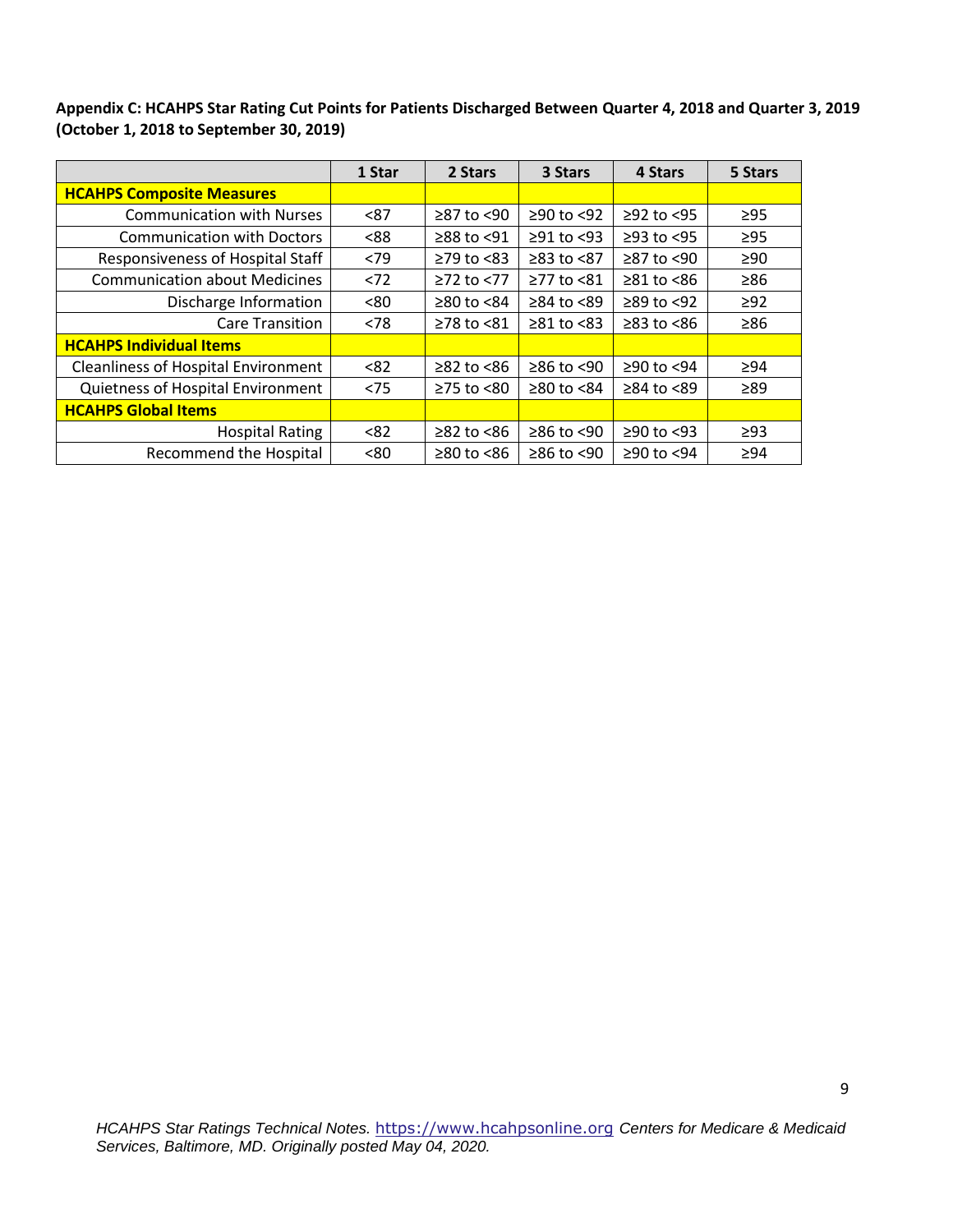### **Appendix D: Individual Measure Star Assignment Process**

Below are detailed steps of the clustering method to develop individual measure stars. For each measure, the clustering method does the following:

- 1. Produces the individual measure distance matrix.
- 2. Groups the measure scores into an initial set of clusters.
- 3. Selects the final set of clusters.

# **1. Produce the individual measure distance matrix.**

For each pair of hospital j and k (j>=k) among the n hospitals with measure score data, compute the Euclidian distance of their measure scores (e.g., the absolute value of the difference between the two measure scores). Enter this distance in row j and column k of a distance matrix with n rows and n columns. This matrix can be produced using the DISTANCE procedure in SAS as follows:

proc distance data=inclusterdat out=distancedat method=Euclid;

 var interval(measure\_score); id CCN; run;

In the above code, the input data set, *inclusterdat,* is the list of hospitals with scores for a particular measure. Each record has a unique identifier, CCN. The option *method=Euclid* specifies that distances between hospital measure scores should be based on Euclidean distance. The input data contain a variable called *measure\_score.* In the *var* call, the parentheses around *measure\_score* indicate that *measure\_score* is considered to be an interval or numeric variable. The distances computed by this code are stored to an output data set called *distancedat.*

# **2. Create a tree of cluster assignments.**

The distance matrix calculated in Step 1 is the input to the clustering procedure. The stored distance algorithm is implemented to compute cluster assignments. The following process is implemented by using the CLUSTER procedure in SAS:

- a. The input measure score distances are squared.
- b. The clusters are initialized by assigning each hospital to its own cluster.
- c. In order to determine which pair of clusters to merge, Ward's minimum variance method is used to separate the variance of the measure scores into within-cluster and between-cluster sum of squares components.
- d. From the existing clusters, two clusters will be selected for merging to minimize the within-cluster sum of squares over all possible sets of clusters that might result from a merge.
- e. Steps b and c are repeated to reduce the number of clusters by one until a single cluster containing all hospitals results.

The result is a data set that contains a tree-like structure of cluster assignments, from which any number of clusters between 1 and the number of hospital measure scores could be computed. The SAS code for implementing these steps is:

proc cluster data=distancedat method=ward outtree=treedat noprint;

id CCN;

run;